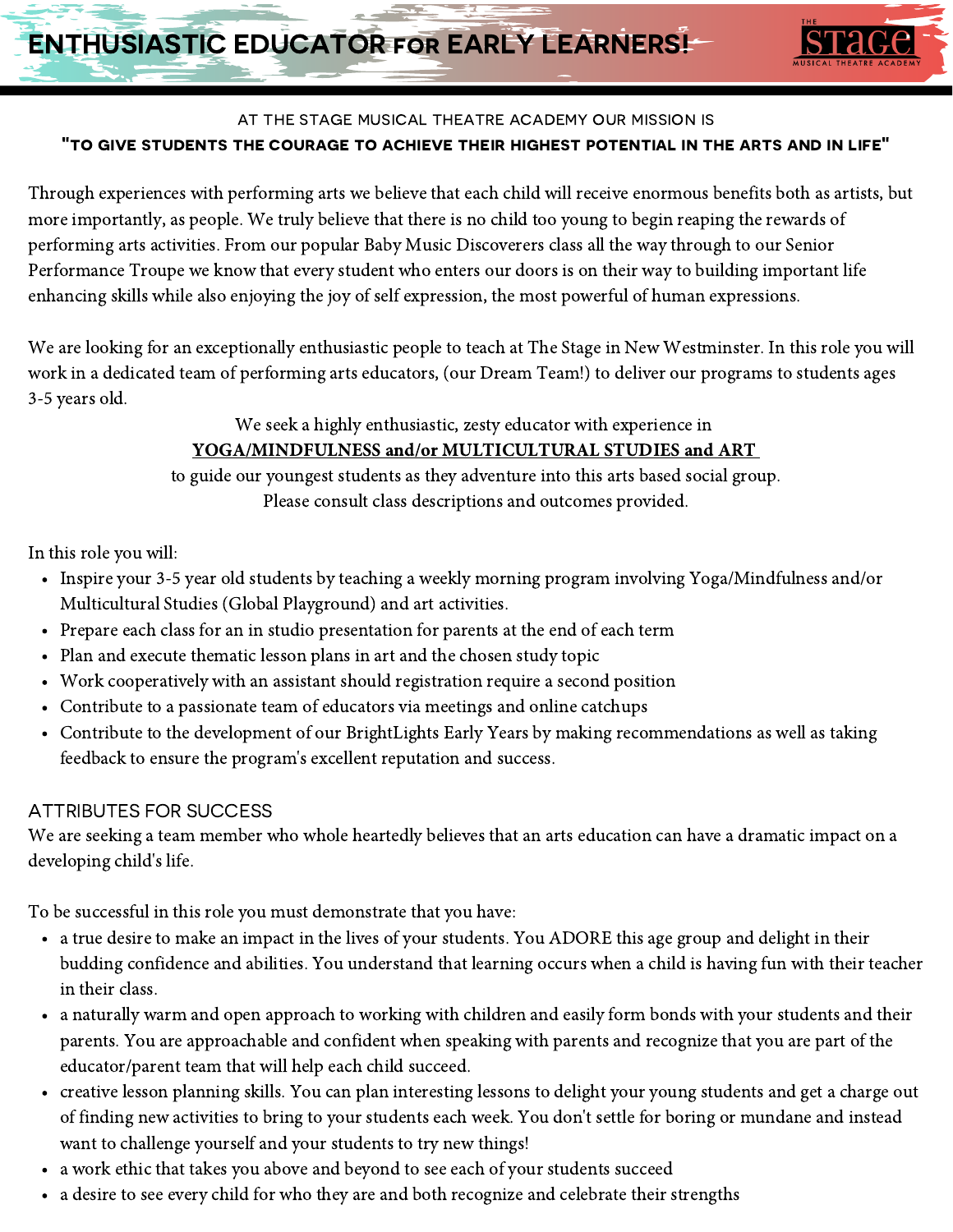# ENTHUSIASTIC ARTS EDUCATOR for EARLY LEARNERS!

- endless patience for our students who are just learning how to move through the world with a sense of confidence and control.
- excellent classroom management skills that will allow for students to feel free in their classes while also feeling safe and secure while in your care.
- a willingness to continue learning and to accept constructive feedback to ensure the quality and success of the program. You work to your strengths and are willing to continually grow in a supportive and encouraging environment
- commitment to our team. Our team is the core of everything that happens at The Stage. You are generous, creative and caring towards your fellow team members which uplifts the entire studio. You attend scheduled meetings understanding that doing so supports the mission of the school and encourages you higher mastery of your teaching art.
- a desire to take initiative and solve problems as autonomously as possible

# BRIGHTLIGHTS EARLY YEARS INSTRUCTOR

#### THE ESSENTIALS

- experience instructing a group of 6-8 students ages 3-5 years old in yoga, mindfulness, meditation and/or engage students with activities, songs, dances, crafts etc. from around the world.
- A sparkling warm personality. You are a wonderful human being both in and out of your classroom.
- Ability to prepare and execute lesson plans
- a willingness to contribute to our studio culture and encourage its success and reputation
- reliable transportation to and from the studio
- an up to date Vulnerable Sector Check or be willing to obtain one  $\bullet$
- Up to date CPR certification or willingness to acquire prior to starting
- ECE certification not required but an asset

#### **SCHEDULE**

Monday - Mindful Mondays & Art | 9:00-11:30am Wednesday - Global Playground & Art | 9:00-11:30am

#### THE JOURNEY

- Successful applicants will be shortlisted and contacted for a Zoom meet and greet.
- If chosen to move forward successful candidates will be asked to provide a demo class with students. (Demo class is paid time)
- Most suitable candidate will be chosen to join the team and begin the on-boarding sequence.

It is our greatest hope to find a candidate that would be willing to expand their hours to five days a week and/or facilitate the growth and development of our BrightLights: School Years program (2:00-6:00pm, Monday-Friday) scheduled to launch in September 2021.